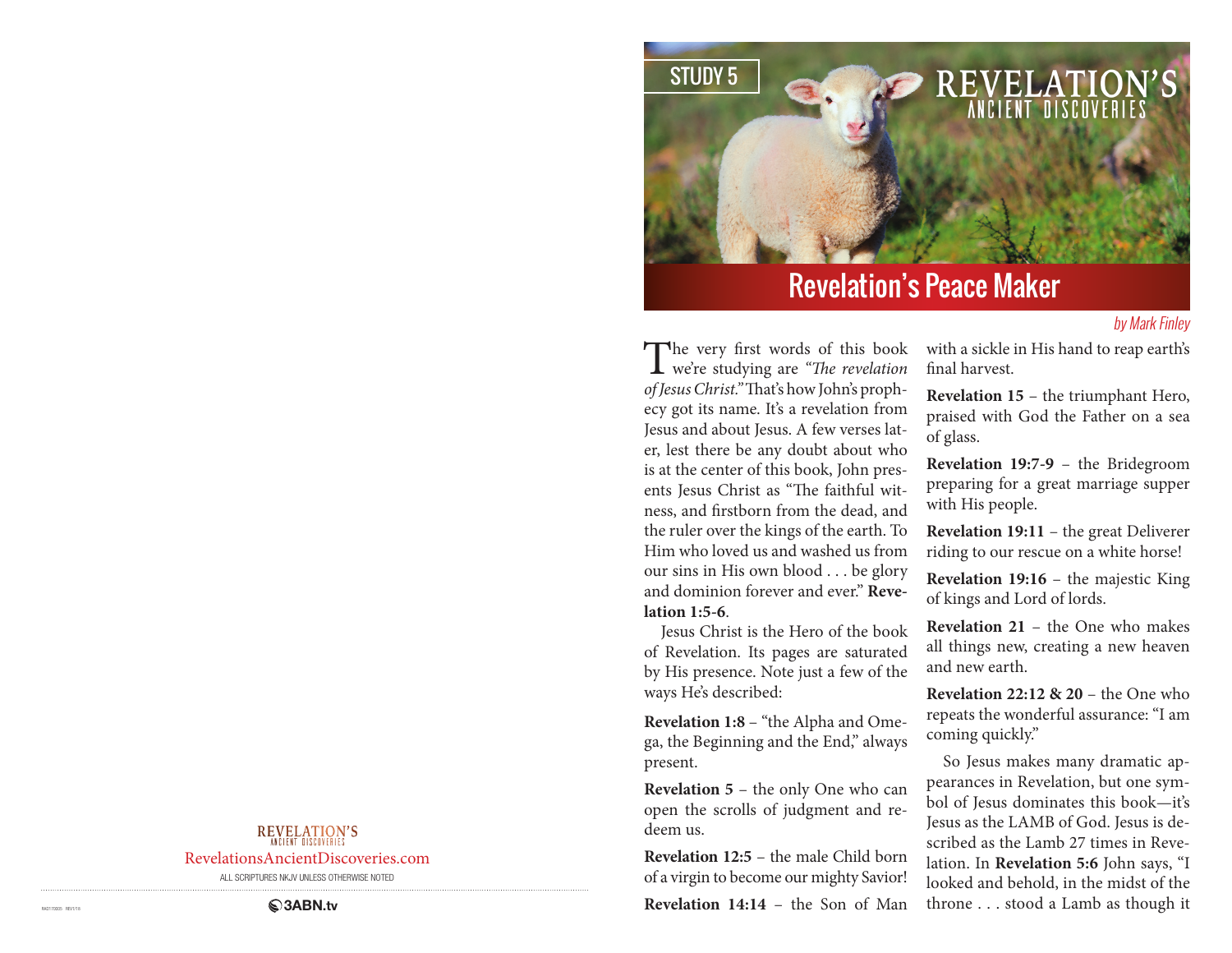had been slain." **Revelation 13:8** calls this Lamb the One "slain from the foundation of the world." In chapter 14 the Lamb reappears; the redeemed surround His throne and praise Him forever. In the next chapter, faithful believers stand on a sea of glass, and they sing the song of the Lamb, crying out: "Great and marvelous are Your works. . . . Just and true are Your ways, O King of the saints." **Revelation 15:3**.

Jesus, the Lamb of God, stands at the center of the book of Revelation. And the remarkable thing is—the Lamb faces all kinds of evil, vicious forces represented by a seven-headed beast, a fiery red dragon, a seductive harlot, a corrupt empire called Babylon, and many terrifying disasters. Yet this book has a wonderful message for us: When the forces of evil gang up on this Lamb, the Lamb is going to *win*—and *we can win with Him!* "These will make war with the Lamb, and the Lamb will overcome them, for He is Lord of lords and King of kings; and those who are with Him are called, chosen, and faithful." **Revelation 17:14**.

**The Sanctuary Lamb Slain:** The slain lamb depicts Christ crucified on the cross. His sacrifice was symbolized in the Old Testament by various ceremonies at the Hebrew temple. When anyone sinned, God gave this specific instruction in **Leviticus 5:5-6**: "It shall be, when he is guilty in any of these matters, that *he shall confess that he has sinned* in that thing; and he shall bring his trespass offering [a lamb without blemish] to the Lord for his sin which he has committed. . . ."

Let's go back to that temple or tabernacle and imagine what the ceremony means to one struggling with guilt: The sinner brings a small lamb, pure and spotless. He walks through Israel's encampment and knows that friends, relatives, and strangers know where he's going. He's going to the tabernacle to slit this animal's throat. He's driven there by a sin that's gnawing at his bones—he has to make it right. At the tabernacle, he waits with others who have brought sin offerings. He watches as the priests perform their ancient ritual. Then a priest approaches, and it's his turn. He places his hand on the lamb's head and confesses his sin, trying not to look in the animal's trusting eyes. Quickly he lifts its head. There's a swift flash of the knife. Dark blood spurts out on the ground. The lamb kicks once and falls limp. Priestly assistants then take the carcass toward the large altar. They drain the blood into a trench at its base. Then they place the slain animal on the grating and flames begin to consume it. As black smoke curls up toward a perfect blue sky, he feels rescued. This spotless sacrifice points to a divine forgiveness.

That's what happened at the Hebrew tabernacle, at the altar of burnt offering. Aside from the sad fact that sin brings death (**Romans 6:23** & **James 1:15**), note two beautiful things in this God-ordained service:

People were *accepting responsibility* for their wrong doing. They were facing up to it squarely, confessing it. No denials, no excuses. People today often deny their faults or try to excuse their sins. The most fundamental truth about human guilt is that we can never escape it till we accept it. That's why people brought their lambs to the temple. They were *accepting* their guilt.

But they were also acknowledging something else—the fact that *they* couldn't atone for their sin. They couldn't really make up for it or erase their guilt by performance. Slaying that spotless lamb was an act of faith—faith that *Another* would take their guilt, Another would make atonement.

**Romans 6:23** clearly states, "The wages of sin is death." In the Old Testament when the guilty sinner confessed his sin, the guilt was symbolically transferred to the innocent lamb. The lamb bore the sinner's guilt. The sinner could live. The lamb must die. That

took our guilt and gave us His righteousness, His right standing with the Father. The apostle Paul makes this plain in **2 Corinthians 5:21**: "For He made Him who knew no sin to be sin for us, that we might become the righteousness of God in Him." Christ never sinned. He lived a spotless, perfect life. But He became sin by assuming the guilt of sin for us.

Look at **Romans 6:23** again. It states that "the GIFT of God is eternal life in Christ Jesus." **Ephesians 2:8-9** emphasizes this point: "By grace you have been saved through faith, and that not of yourselves; it is the GIFT of God, not



Unresolved guilt can destroy our emotional health. But living in denial and offering flimsy excuses are do-it-yourself attempts to deal with guilt.

lamb pointed forward to Jesus, "The Lamb of God who takes away the sin of the world!" **John 1:29**. But the blood of animals could save no one from sin—**Hebrews 10:4**—it only pointed forward to the divine One who would save. **Hebrews 10:10-14**.

Unresolved guilt can destroy our emotional health. But living in denial and offering flimsy excuses are do-it-yourself attempts to deal with guilt. Real forgiveness can come from only one source—it must be *God* who forgives. When we fail morally, pardon must come from the Lawgiver. So Christ poured out His life on the cross as the spotless Lamb of God. He

of works, lest anyone should boast."

Friends, the good news is what it has always been. Forgiveness—eternal life—is a gift. That's the most wonderful piece of news ever announced on this planet. Without grace, we're compelled to keep going down this one-way street all the way to the dead end. Please let this gift of Jesus Christ begin reshaping your life. Have you found peace and forgiveness in your life? Have you come to the foot of the cross where the guilt problem is solved once and for all? Come to the Hero of the book of Revelation—come to the Lamb of God who takes on the sin of the world!  $\mathbb{R}$